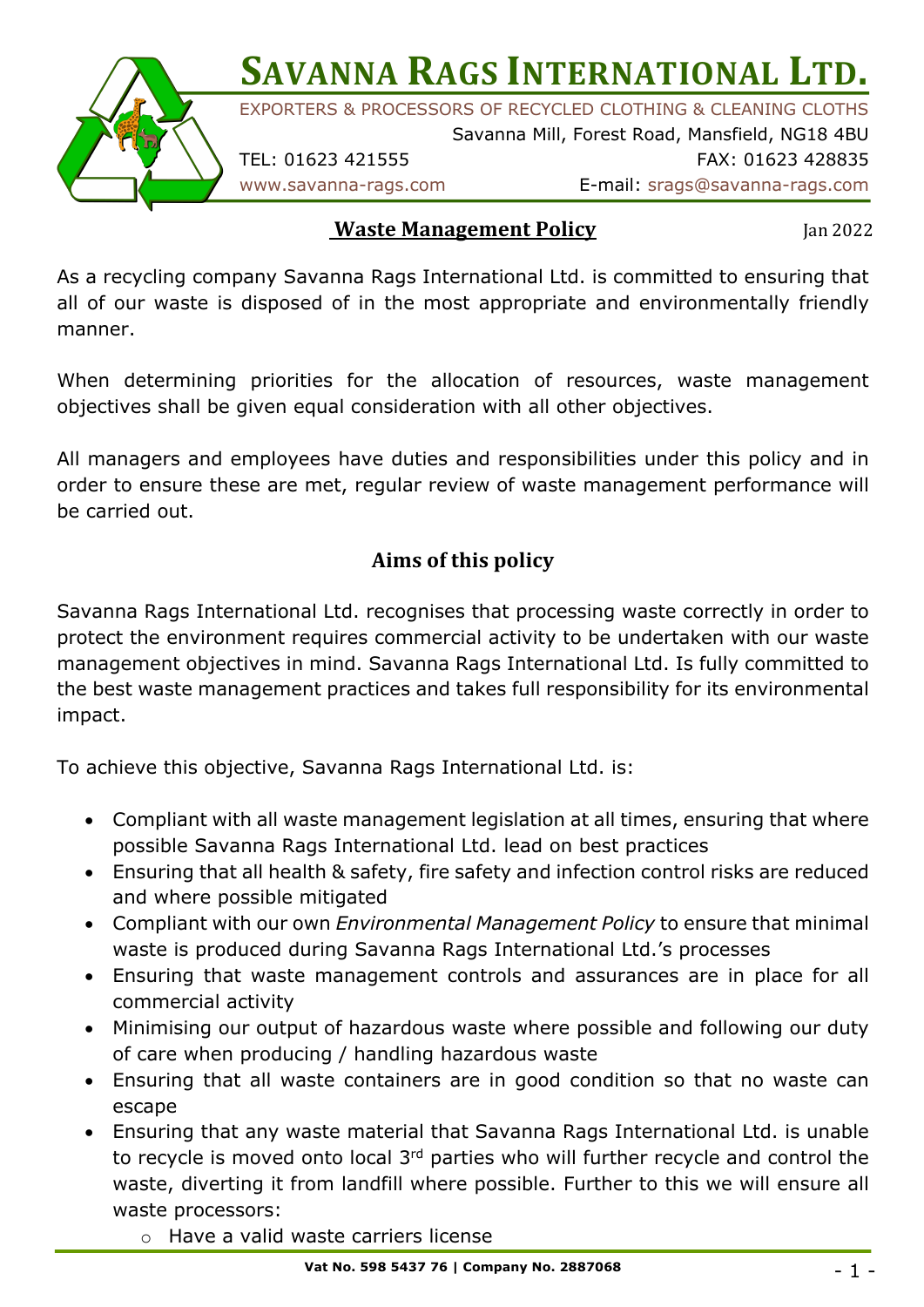- o Provide us with a waste transfer note
- o Are transparent with the end point of the transferred waste
- o Ensure any waste destined for landfill is pre-treated
- Storing all recyclable material in such a manner that it is protected from the elements and does not become waste
- Monitoring and setting targets on the management of any recyclable or reusable waste
- Ensuring that all waste is correctly segregated to ensure maximum recyclability
- Keeping waste transfer notes for at least 2 years, including consignment notes for hazardous or special waste
- Disposing of any electrical waste with accordance to WEEE regulations by:
	- o Monitoring which electronic items are covered by WEEE regulations
	- o Storing WEEE items separately from normal waste
	- o Keeping records of any WEE items disposed of
	- o

Savanna Rags International Ltd. adheres to the *recycling hierarchy* in all our operations to ensure that all waste is disposed of in the most environmentally appropriate manner.



Figure 1. Savanna Rags International Ltd.'s waste recycling hierarchy, from most to least preferable method of waste management.

## **Policy objectives**

The environmental management system will develop over time so that all key issues pertinent to the company will be addressed. The environmental management system will pay close attention to the policy objectives and supporting programs.

All members of staff at Savanna Rags International Ltd. have a responsibility and legal duty of care to comply with this policy and it's associated procedures. Staff members